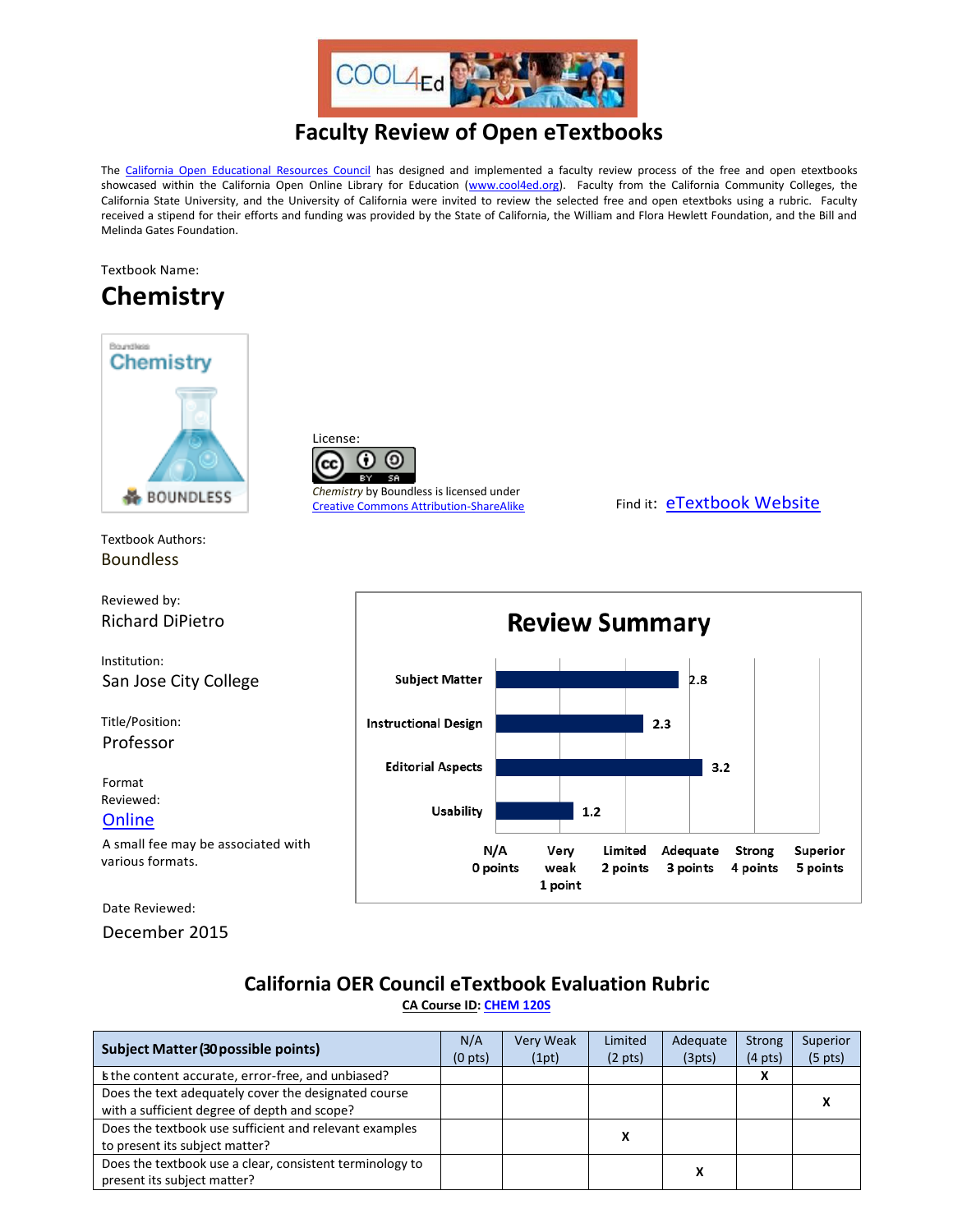| Does the textbook reflect current knowledge of the<br>subject matter?                                                                                                                                                                                          |  |  |  |
|----------------------------------------------------------------------------------------------------------------------------------------------------------------------------------------------------------------------------------------------------------------|--|--|--|
| Does the textbook present its subject matter in a<br>culturally sensitive manner? (e.g. Is the textbook free of<br>offensive and insensitive examples? Does it include<br>examples that are inclusive of a variety of races,<br>ethnicities, and backgrounds?) |  |  |  |

Total Points: 17 out of 30

Please provide comments on any aspect of the subject matter of this textbook:

- This "book" is truly boundless. In fact, it suffers from too much information to the point that it becomes difficult to keep track of the subject matter. While it does cover pretty much everything necessary for a General Chemistry class, it would be difficult to use this book in class.
- I like the links to instructional videos (although many of these were non-functional).

| Instructional Design (35 possible points)                   | N/A<br>$(0 \text{ pts})$ | Very Weak<br>(1pt) | Limited<br>$(2 \text{ pts})$ | Adequate<br>(3pts) | <b>Strong</b><br>$(4 \text{ pts})$ | Superior<br>$(5 \text{ pts})$ |
|-------------------------------------------------------------|--------------------------|--------------------|------------------------------|--------------------|------------------------------------|-------------------------------|
| Does the textbook present its subject materials at          |                          |                    |                              | х                  |                                    |                               |
| appropriate reading levels for undergrad use?               |                          |                    |                              |                    |                                    |                               |
| Does the textbook reflect a consideration of different      |                          |                    |                              |                    | x                                  |                               |
| learning styles? (e.g. visual, textual?)                    |                          |                    |                              |                    |                                    |                               |
| Does the textbook present explicit learning outcomes        |                          |                    | x                            |                    |                                    |                               |
| aligned with the course and curriculum?                     |                          |                    |                              |                    |                                    |                               |
| Is a coherent organization of the textbook evident to the   |                          | x                  |                              |                    |                                    |                               |
| reader/student?                                             |                          |                    |                              |                    |                                    |                               |
| Does the textbook reflect best practices in the instruction |                          |                    |                              | X                  |                                    |                               |
| of the designated course?                                   |                          |                    |                              |                    |                                    |                               |
| Does the textbook contain sufficient effective ancillary    |                          |                    |                              |                    |                                    |                               |
| materials? (e.g. test banks, individual and/or group        |                          |                    |                              | x                  |                                    |                               |
| activities or exercises, pedagogical apparatus, etc.)       |                          |                    |                              |                    |                                    |                               |
| Is the textbook searchable?                                 | X                        |                    |                              |                    |                                    |                               |

Total Points: 16 out of 35

Please provide comments on any aspect of the instructional design of this textbook:

- Difficult to follow.
- Online version crashes frequently and it is difficult to return to the crash point.

| <b>Editorial Aspects (25 possible points)</b>                                                      | N/A<br>(0 <sub>pts</sub> ) | <b>Very Weak</b><br>(1pt) | Limited<br>$(2 \text{ pts})$ | Adequate<br>(3pts) | <b>Strong</b><br>$(4 \text{ pts})$ | Superior<br>$(5 \text{ pts})$ |
|----------------------------------------------------------------------------------------------------|----------------------------|---------------------------|------------------------------|--------------------|------------------------------------|-------------------------------|
| Is the language of the textbook free of grammatical,<br>spelling, usage, and typographical errors? |                            |                           |                              |                    | x                                  |                               |
| Is the textbook written in a clear, engaging style?                                                |                            |                           |                              | x                  |                                    |                               |
| Does the textbook adhere to effective principles of                                                |                            |                           |                              |                    |                                    |                               |
| design? (e.g. are pages latid0out and organized to be                                              |                            | x                         |                              |                    |                                    |                               |
| clear and visually engaging and effective? Are colors,                                             |                            |                           |                              |                    |                                    |                               |
| font, and typography consistent and unified?)                                                      |                            |                           |                              |                    |                                    |                               |
| Does the textbook include conventional editorial                                                   |                            |                           |                              |                    |                                    |                               |
| features? (e.g. a table of contents, glossary, citations and                                       |                            |                           |                              |                    | х                                  |                               |
| further references)                                                                                |                            |                           |                              |                    |                                    |                               |
| How effective are multimedia elements of the textbook?                                             |                            |                           |                              |                    | X                                  |                               |
| (e.g. graphics, animations, audio)                                                                 |                            |                           |                              |                    |                                    |                               |

Please provide comments on any editorial aspect of this textbook.

- I like the video links.
- Exercises and "quizzes" for each concept are useful.
- Not well organized, difficult to navigate, crashes with some regularity.

| Usability (25 possible points)                                                                                                              | N/A<br>(0 <sub>pts</sub> ) | <b>Very Weak</b><br>(1pt) | Limited<br>$(2 \text{ pts})$ | Adequate<br>(3pts) | Strong<br>$(4 \text{ pts})$ | Superior<br>$(5 \text{ pts})$ |
|---------------------------------------------------------------------------------------------------------------------------------------------|----------------------------|---------------------------|------------------------------|--------------------|-----------------------------|-------------------------------|
| Is the textbook compatible with standard and commonly<br>available hardware/software in college/university campus<br>student computer labs? |                            |                           |                              |                    | x                           |                               |
| Is the textbook accessible in a variety of different<br>electronic formats? (e.g. .txt, .pdf, .epub, etc.)                                  |                            | x                         |                              |                    |                             |                               |
| Can the textbook be printed easily?                                                                                                         |                            |                           |                              |                    |                             |                               |

Total Points: 16 out of 25